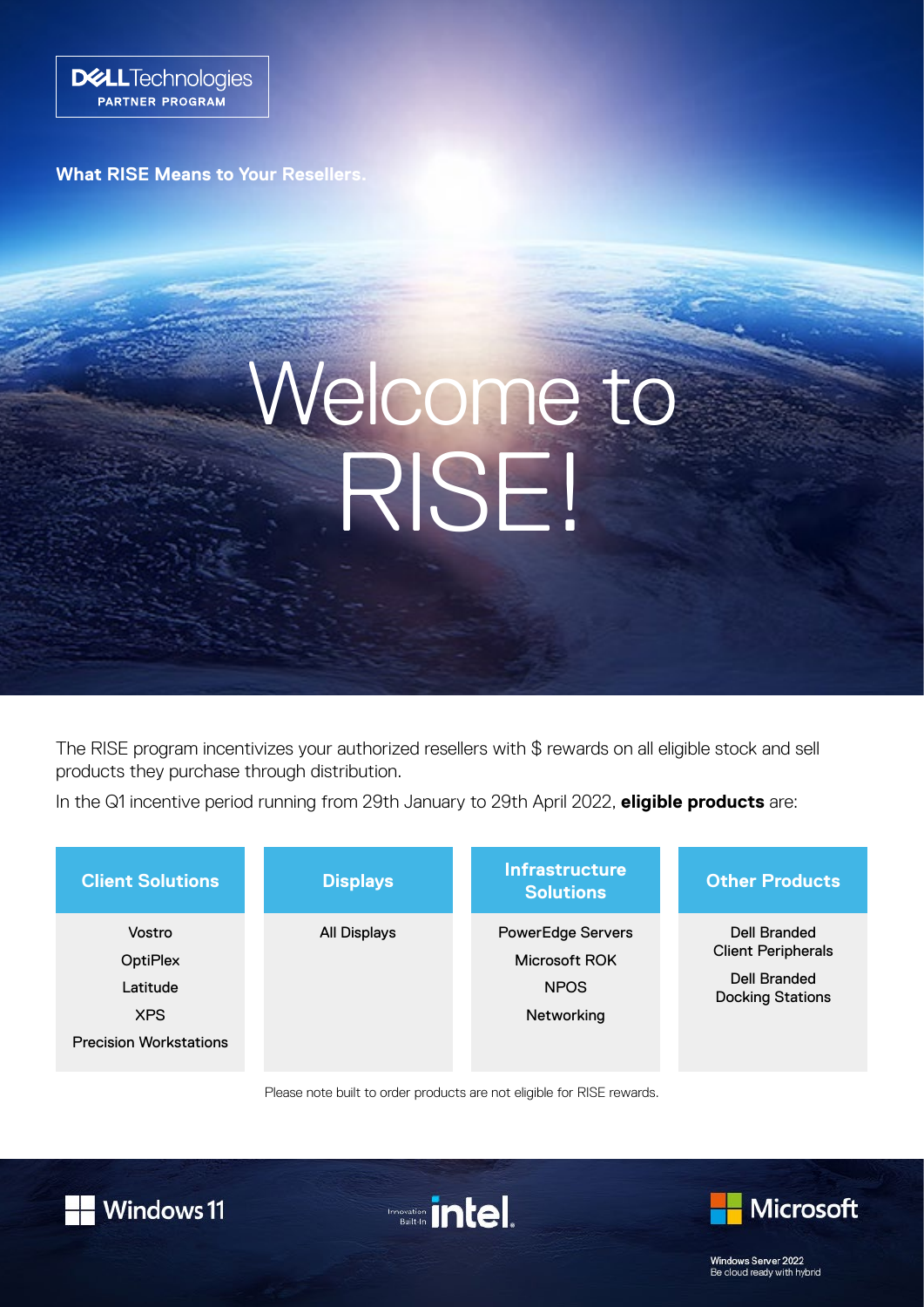**Resellers are placed into three different RISE groups, based on their Dell Technologies revenue performance:**



As resellers move up the performance groups, their rewards will accelerate as they reach certain accelerator thresholds. The thresholds for each RISE group can be seen in the below graph.



#### **Client Solutions:**

All eligible Latitude, Vostro, OptiPlex, XPS and Precision Workstations count towards your Client Solutions threshold. Once you have reached your threshold, the accelerator will apply across all eligible CSG purchases.

**Infrastructure Solutions:** 

PowerEdge 1 Socket (exc T30/T40) & 2 Socket Servers count towards your Infrastructure Solutions threshold. Once you have reached your threshold, the accelerator will apply across all eligible ISG purchases.

### **Resellers will receive their rewards in different ways depending on their group.**

RISE **Boost**  **Reward Method e-voucher**

**Maximum Accelerator 15%**

**Maximum Reward Value (Per Quarter) \$10,000** 



**Credit note Maximum Accelerator 30%**

**Maximum Reward Value (Per Quarter) \$12,000** 

**Reward Method** 



**Reward Method Credit note**

**Maximum Accelerator 50%**

**Maximum Reward Value (Per Quarter) \$15,000**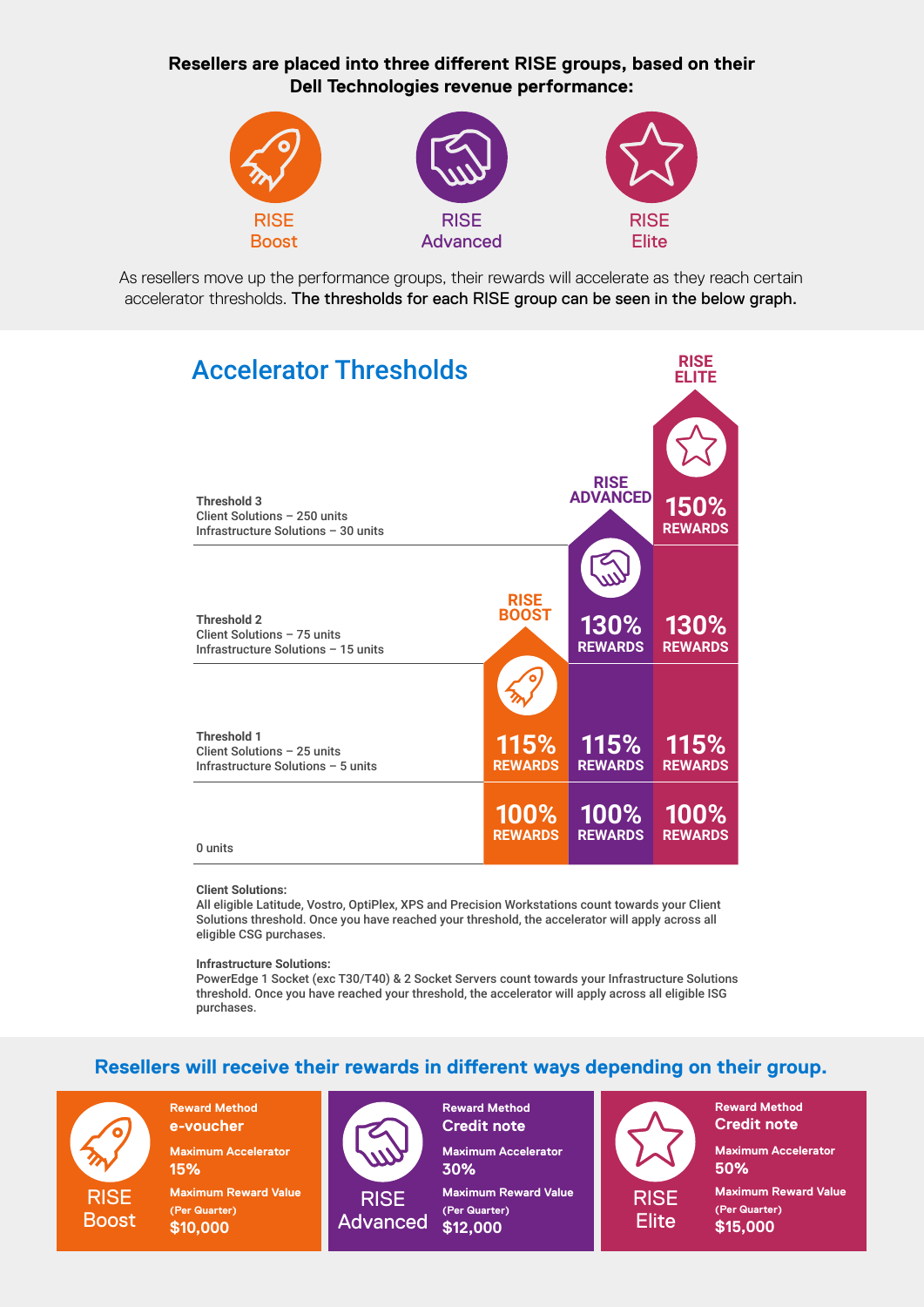## **Benefits to Your Resellers Benefits to You**

Simply put, your resellers will be able to save money on their future Dell Technologies purchases with the rewards that they have accumulated.

This means improved profitability and an opportunity to grow their business.



Resellers receive rewards to apply to their next Dell Technologies purchase/s, so they are encouraged to spend more with you as their preferred distributor.

- If Boost resellers spend their e-vouchers with you, Dell Technologies will calculate the total value of the e-vouchers used and will make this payment to you at the end of the redemption period. It is essential you report e-voucher usage correctly within Zyme to ensure prompt payment.
- If a reseller is rewarded with a credit note, Dell Technologies will pay this to you at the start of the new quarter so it can be applied to the reseller's account.

You will receive more sales, at no additional cost to you, meaning greater profitability for you.

To learn more about the RISE Redemption process, view the comprehensive **[redemption guide](https://incentives.dellpartnerincentives.com/uploads/rise_distributor_redemption_guide.pdf)**.

## **How Resellers Use RISE**

The Dell Partner Incentives portal is a great place for resellers to keep up to date with the RISE program and monitor their progress. Resellers can use the Dell Partner Incentives portal to:

- Determine which products they will be rewarded for
- Discover new promotions that allow for greater rewards
- Track their performance
- Claim their e-vouchers (if in RISE Boost)
- Review Terms and Conditions
- Access FAQs

All your resellers need to do to access this information is log in to the **[dellpartnerincentives.com](https://www.dellpartnerincentives.com/Login?ReturnUrl=%2f)** portal.

Sales data is uploaded on a weekly basis two weeks in arrears. Your resellers will have access to a graphical 'My Performance' report that shows them how they are performing, how close they are to achieving accelerator thresholds, what bonuses they have earned and the value of the rewards they have accumulated. Rewards are shown in USD throughout the incentive period, but are exchanged for e-vouchers or passthrough credit notes in local currency for redemption purposes.

RISE Boost resellers will need to redeem their rewards for e-vouchers using the portal, and can do this by following the redemption guide found on the **[Overview page](https://incentives.dellpartnerincentives.com/RiseProgram/RiseOverview/5560)**.

Resellers in RISE Advanced and RISE Elite will not need to redeem their rewards; this will be done automatically. A credit note will be sent to you to apply against each Advanced/Elite reseller's account.

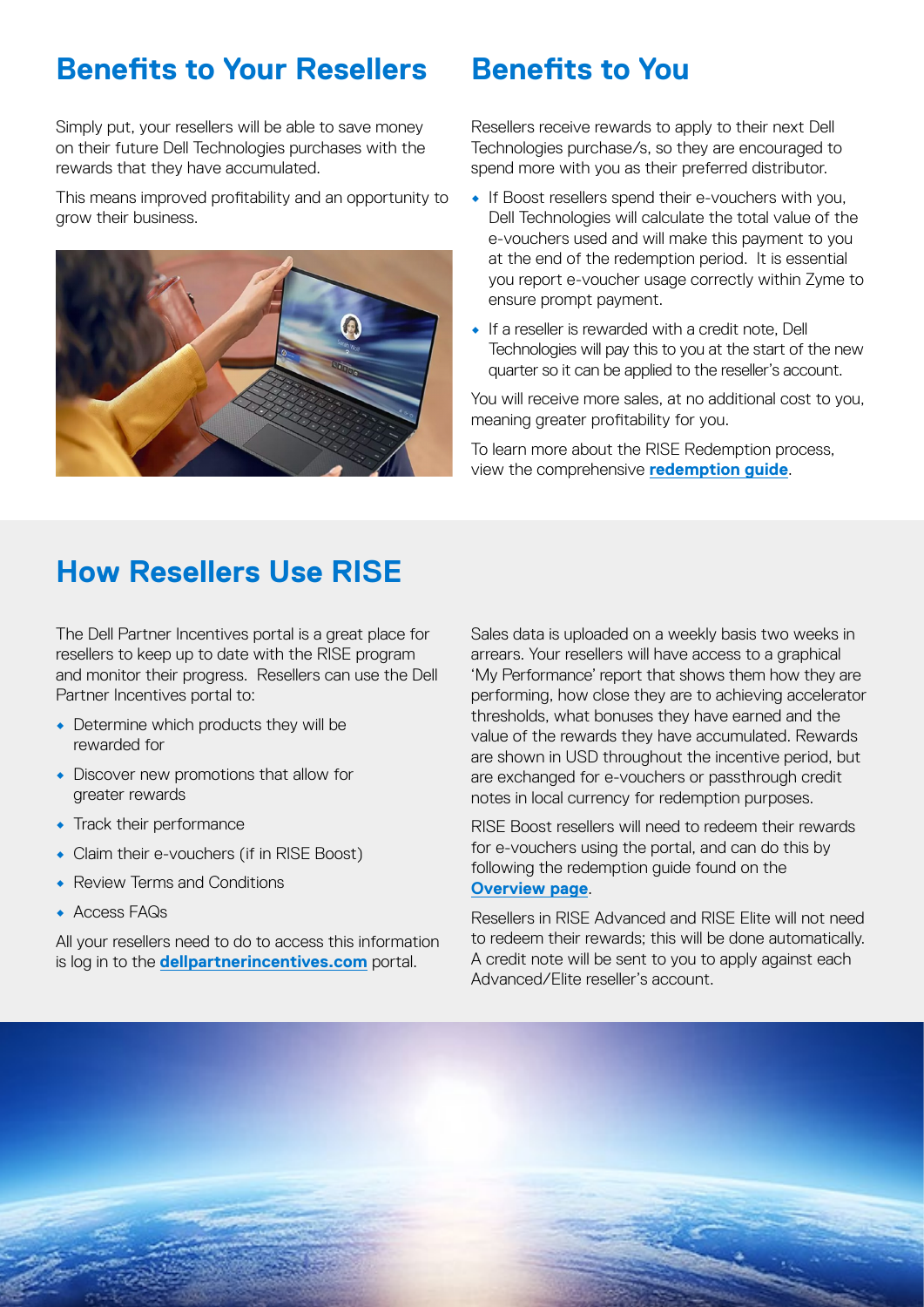## **How Your Resellers Can Maximise Rewards**

#### **1. Move to a higher RISE group**

Resellers can move between RISE performance groups depending on their Dell Technologies revenue.

Every six months, reseller revenue and performance is reviewed over the past two quarters. At this stage, resellers may be moved to a higher or lower RISE group. If a reseller moves up, they will have the opportunity to earn greater rewards corresponding to their new performance group. If a reseller moves down, they will be subject to their new group's maximum reward amount.

Each performance group has increasing accelerators. This means that resellers in higher performance groups can achieve greater rewards. The maximum rewards value that a reseller can earn also increases depending on their performance group.

#### **2. Achieve accelerators**

Resellers will increase the rewards they earn when they hit their accelerator targets. Encourage them to do so!

### **3. Earn special bonuses**

New resellers receive a \$100 Welcome Bonus when they sign RISE Terms and Conditions and make an eligible purchase in the same quarter.

#### **4. Purchase new products**

If resellers buy from a new product group, that they haven't purchased from within the previous four quarters, they will be eligible for a special bonus.

| <b>Line of Business</b>          | \$ Bonus |
|----------------------------------|----------|
| Server                           | \$250    |
| <b>Client Solutions</b>          | \$50     |
| <b>Displays</b>                  | \$25     |
| <b>Client Peripherals Bundle</b> | \$20     |
| Docks                            | \$15     |

### **5. Redeem Rewards**

Boost resellers will receive email updates stating when they can exchange their \$ rewards for e-vouchers. Advanced and Elite resellers will receive emails from their preferred distributors confirming the value of their credit note which will be given to preferred distributors by Dell directly.

 Resellers will only receive these important updates if they are signed up for marketing communications. If they aren't, they can do so by following the instructions **[found here](https://incentives.dellpartnerincentives.com/Uploads/preference_management_guide_partners.pdf)**